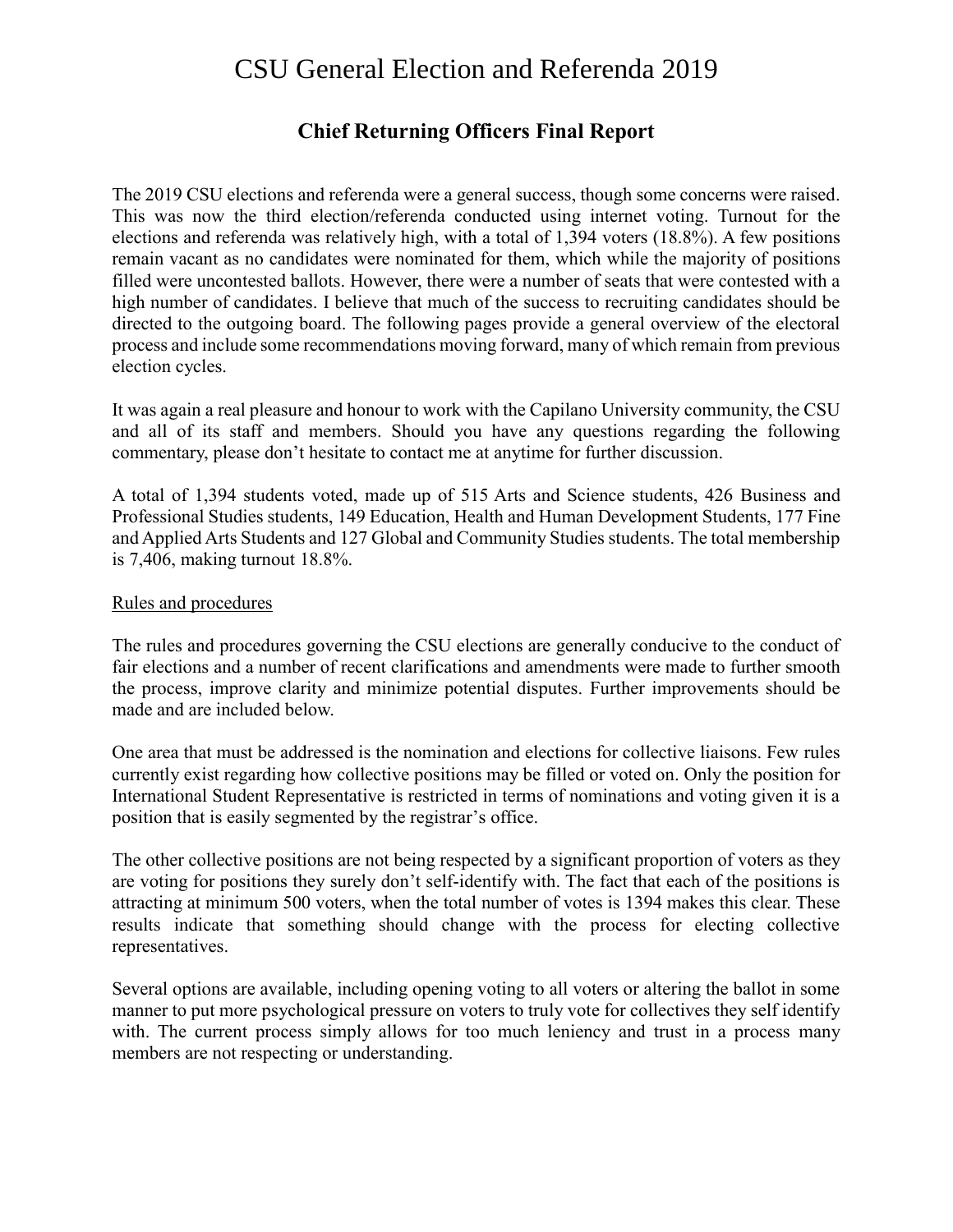During this election, we had a few candidates withdraw from the election. As stated previously, consideration should be given to adding a regulation on how candidates may withdraw from the elections. A potential recommendation could allow candidate withdrawals at any time prior to election day. If ballots are not already printed, the candidates name would simply be removed from the ballot, while if the ballots are already printed, the rule could state that all votes cast for that candidate would simply not be counted and posters advising voters that a candidate had withdrawn could be made available.

Some housecleaning of the rules and procedures should be carried out. It would be helpful to combine articles 4 & 9 regarding complaints and violations. Furthermore, a rule should be established clarifying what is published regarding complaints. 2 complaints were submitted during this election, but I believe a number more would have been filed if I hadn't insisted that the names of those filing complaints would be published along with their complaints. This was my ruling and absolutely something that could be altered and codified. There are pro's and con's both ways.

Bylaw VII(2) states that a candidate elected into a vacant position shall take office upon ratification at the next board meeting. As noted previously, there may be cases where we have one vacancy – but two successful candidates elected. If there are two successful candidates and one vacant position, a formula for allotting that position should be codified, such as allocating such a position by lottery between the two successful candidates.

This year, added positions were created for parallel elections to the Business Society of Capilano University. A separate nomination package was created for these positions. While few of the positions were filled, it was not a massive burden to take on this extra duty. I would hope that greater participation is seen in the future.

#### Referenda

For the third year in a row, a series of referenda questions were posed to the CSU membership. Carrying this out was entirely manageable, however, as previously noted some thought should go into refining the rules to distinguish differences in conducting referenda versus an election, as they are distinct. This would allow for more practical implementation of referendum rules that naturally differ, especially from a campaign perspective. Greater clarity must be made regarding yes/no committees, so they are better informed and enabled by the rules. Nevertheless, in this round, no concerns were raised regarding any of the referenda issues at all.

It would be wise to explicitly add to the procedures that when the CSU is authorized to take a position in a referendum, they may use CSU logos and slogans, as distinct from candidates.

#### Nominations

This year we took efforts to amend the nominations package in order to simplify the process, reduce areas where members often made mistakes while completing the package and remove bulk so more candidates would read the package.

The nominations process ran reasonably smoothly, with all candidates fulfilling their nomination requirements.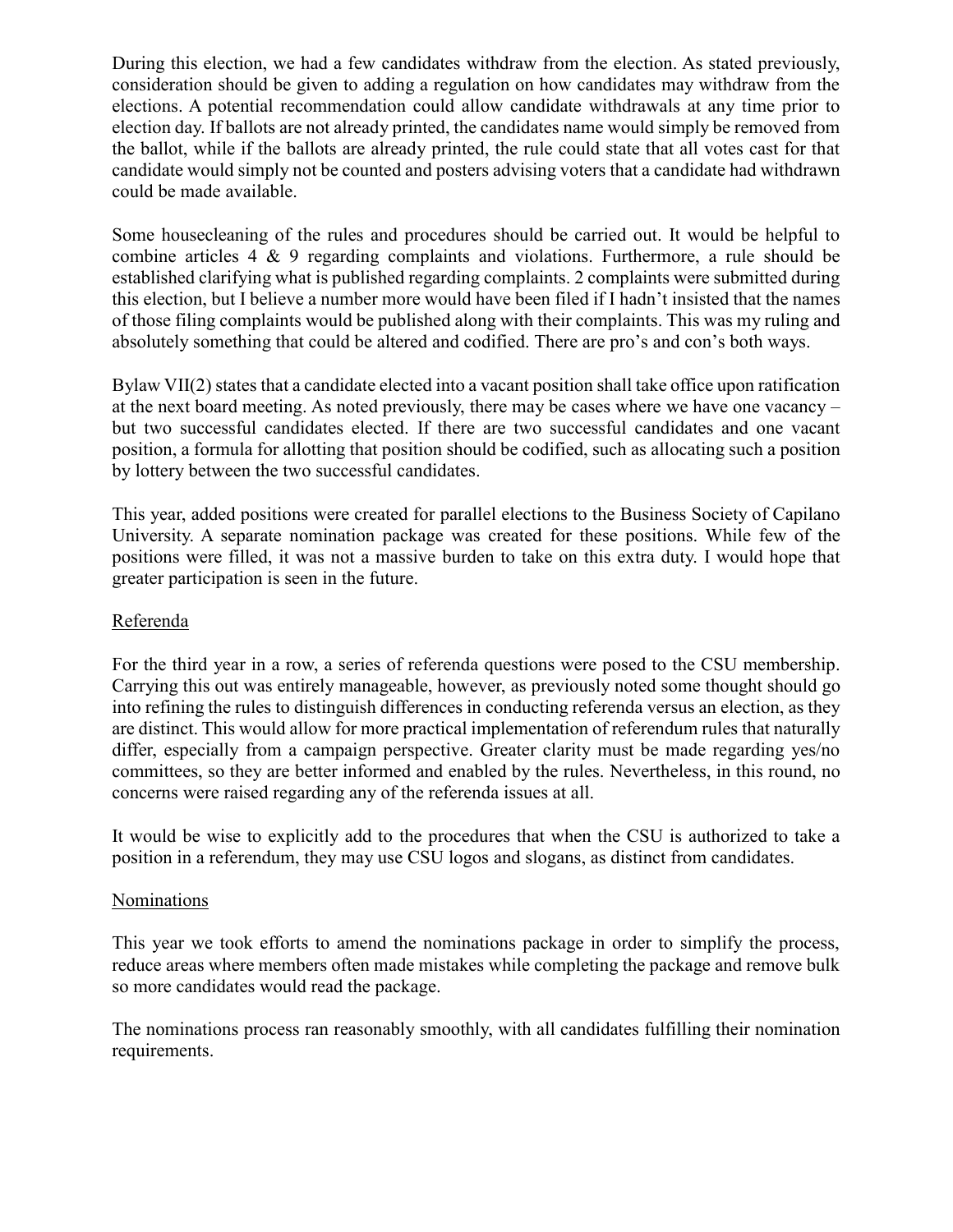The optional "Candidate Statement" submission deadline was altered to be a few days after the nomination package deadline to try and increase the number of candidates who submit the statements. The statements are a primary reference tool members use to distinguish the candidates when voting. Consideration to remove the requirement to include the candidates name and positions from the statement would be appreciated as these pieces of information are always listed by the CRO by default.

Most positions were filled were this time around and I always attribute the success or failure of the number of seats contested to the incumbent board members, as they are in the best position to seek out potential new candidates. I would hope such efforts can be continued in future elections.

As in previous election, some candidates made requests to have their name listed on the ballot differently than how it is shown on their student card. New procedures allow for a far greater amount of flexibility and this worked well in this round of elections.

A pre-check deadline has been used in the past and is an effective way of getting candidates to submit nomination packages early to ensure their packages meet the required criteria to be nominated allowing time for any corrections. Several packages were submitted prior to the precheck deadline, so it did have added value. Consideration could be made for providing a submission deadline for all and allowing a few days for all prospective candidates to resolve any errors or omissions found by the CRO.

Again, if the nomination process could be altered to be completed by students entirely online, it would greatly reduce difficulty in reading and "interpreting" written packages. While this is not a priority, it could be added to a wish list.

#### Candidate Orientation Meeting

The Candidate Orientation meeting is an excellent opportunity for candidates to meet the CRO and learn about the important process they are embarking on. It is also helpful for the CRO to meet the candidates. However, as noted previously, it is extremely difficult for all candidates to be available for one such meeting. The current rules state that candidates cannot begin their campaign until they complete such a meeting with the CRO. Rather than require subsequent in person meetings, I organized several online video meetings for candidates unable to meet with me at the initial Candidate Orientation meeting. This reduced inconvenience on both the CRO and students and worked relatively well. Nevertheless, I had to organize 5 different meetings to capture all the candidates.

The Candidate Orientation meeting should be held during the official student lunch break hour to ensure that the initial meeting captures as many students as possible.

As stated above, the CRO should expand this meeting to referenda campaigns, though this should be completed as a different meeting. This only works when there are official campaign groups in a referenda.

To encourage students to make an effort to attend the actual Candidate Orientation meeting, some incentives should be noted, including the fact that their campaign cannot begin until this meeting is complete.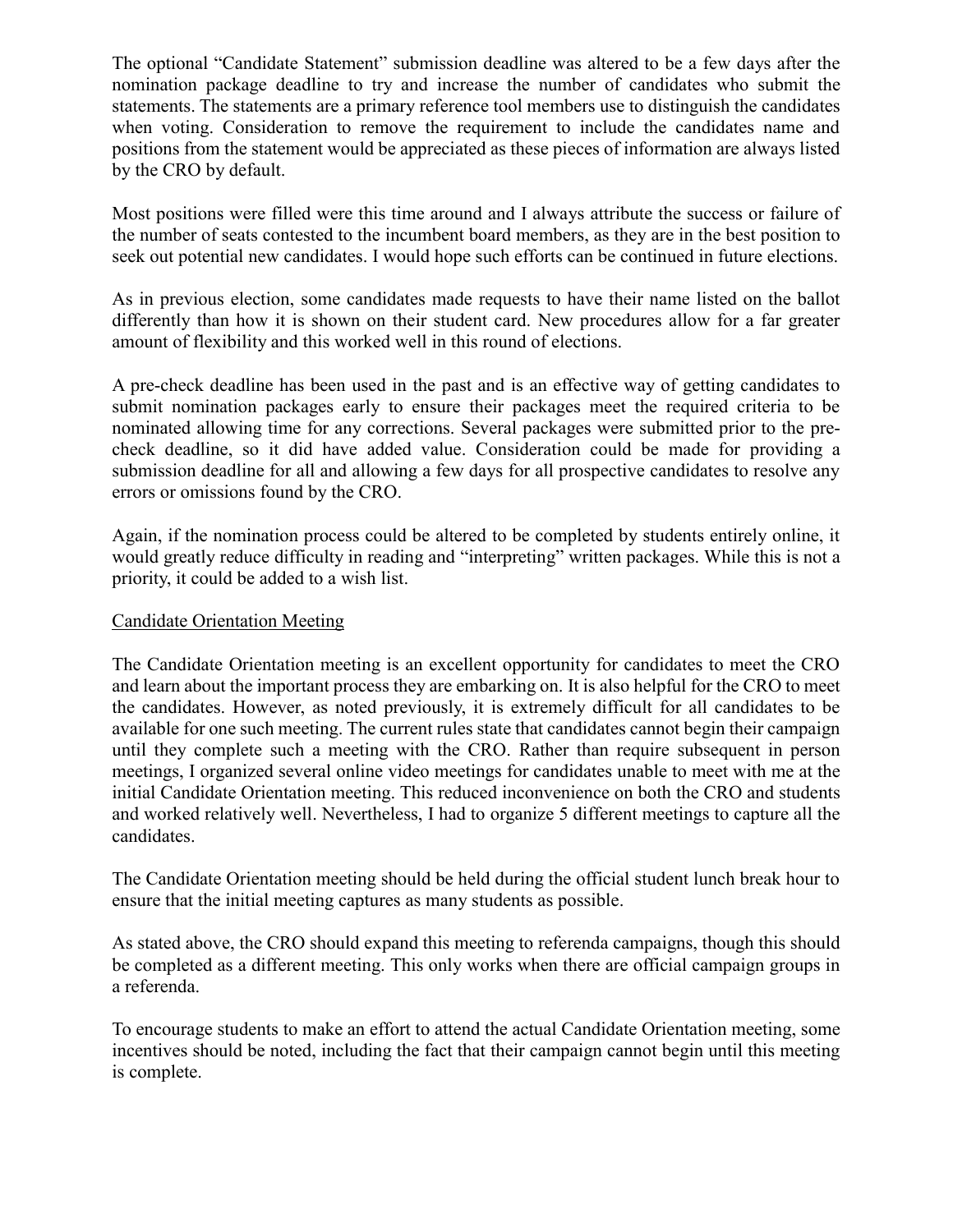## Advertising

A good amount of advertising was provided regarding this electoral process and certainly election days were further highlighted by the effective campaign of candidates and referendum campaigners. Certainly, a massive driver of turnout for internet voting are the mass emailers that are sent out via SimplyVoting providing information on how to cast a ballot.

## All Candidates Forum

An all candidate's forum is a great opportunity for candidates to speak to members, but also for members to learn about the candidates. For such forums to be effective, getting greater participation from both candidates and members is essential. Greater advertising may be effective in drawing more people to such events. Again, the Capilano Courier carried out the process, however my assistance was not required this year. I believe having the Courier run the process is a positive development and as they come more familiar with the process, it will only become easier to organize. From what I understand, the forum was a far greater success this year than it has been in the past.

## Polling

The polling process was held over 3 days, starting at 9 am on March  $19<sup>th</sup>$  and ending at 5 pm on March 21<sup>st</sup>. An information booth was set up at the North Vancouver campus to advertise the election, provide information and allow for a location that students could vote at. As well, an information booth was opened at the Sunshine Coast campus on the  $21<sup>st</sup>$ .

I would recommend retaining information booths as they provid an important layer of advertising and in person information for the election and actually attracted a good number of voters.

Ideally, the internet voting vendor would allow for members to cast ballots as many times as they wanted, with each subsequent ballot cast cancelling their previous ballot. This would go to some lengths in addressing concerns with candidates or other students putting pressure on individual members to vote for them while hovering over their computer.

## **Ballot**

The ballot was created on the Simply Voting template for ballot production and suited our purposes nicely. Members were provided the opportunity to abstain on each of the ballot questions and perhaps this option should be reviewed, as certainly with the elections for collective liaisons, the concept of abstaining is likely not as negative as can sometimes be perceived.

## Voter Turnout

Voter turnout was relatively high and remains around the same level as the first vote held online in 2018. In fact, the percent turnout was slightly higher in the 2019 election process with 18.8% vs. 18.2% in 2018.

## Complaints and Appeals